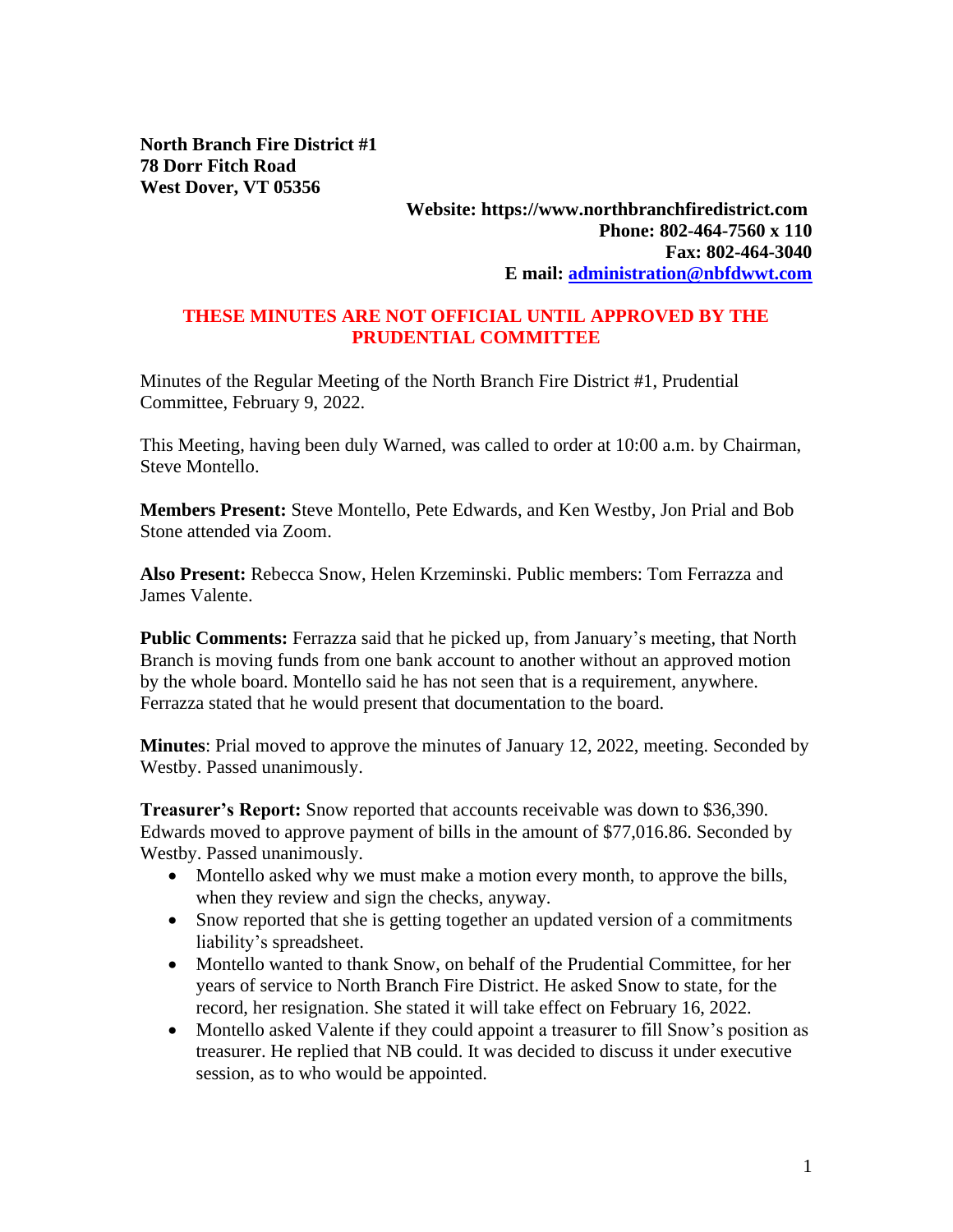- Montello stated that NB needs to render a representation letter, for the Steve Love, the auditor, for our 2020 audit. Montello said he would generate the letter for Love, and have Edwards and Westby, review it before he sends it to him.
- Montello asked for update on the HRA refunds. He stated he thought we were owed around \$70,000. Krzeminski replied that nothing had changed since January's meeting, \$40,000 dollars had been refunded, and the rest would be refunded at the end of Health Equity's fiscal year, which is in March.
- Krzeminski reported that our new policy with Health Equity is still pending approval, even though the renewal documents were sent in on time. She stated it was problematic as employees are not able to use there HRA cards. Krzeminski stated that there has been attempts to get the issue resolved, and that she was copying Howes in the most recent emails. Health Equity's only explanation was that they were backlogged. Montello said he would help get it resolved.

**Chief Operator's Report:** Howes presented the following report:

- The new mixer has been installed and the old has been sent out for repair. The cost to repair is \$12,573.14. A new replacement unit is \$18,989. We have already rebuilt this mixer once, so I recommend we replace it with a new one. Prial moved to approve the replacement at \$18,989. Seconded by Stone. Passed unanimously.
- I would like to have Arcomm change our phone setting so that we no longer have the call screening function. It has caused numerous people to try and leave a message in the wrong spot and result in no message being left. This way, our phones will ring when our extension is dialed without the caller stating their name first and if no one answers, they can leave a message.
- Eric Taylor has obtained his Grade 2 license.
- We have received 72 of our endpoints that were ordered. We can resume replacing the non-communicate endpoints now.
- Due to the increased cost of shipping, Endyne will now be charging a \$20 fee for any sample cooler they mail back. Rich Werner has worked out an arrangement where the courier can drop off ours, Coldbrook's, and W&B's coolers for free at the W&B office. This will save us over \$4,000.

Montello asked Howes if he knew of any Capital expenditures, he may have this summer. Howes replied he is gathering information for the July-June fiscal year, budget and he wanted to know when that need to be ready. Montello replied that the board would need to approve the budget, at the May meeting, before the June  $8<sup>th</sup>$ , annual meeting.

- Montello updated the board on the meeting he and Westby attended at the River Valley Unified School District, concerning the meter at the Dover School.
- Montello stated that Laura Sibilia also attended the meeting. He said that there was discussion on funding, and he thought Sibilia may be able to help streamline the process that North Branch currently must go through, to have access to certain funds.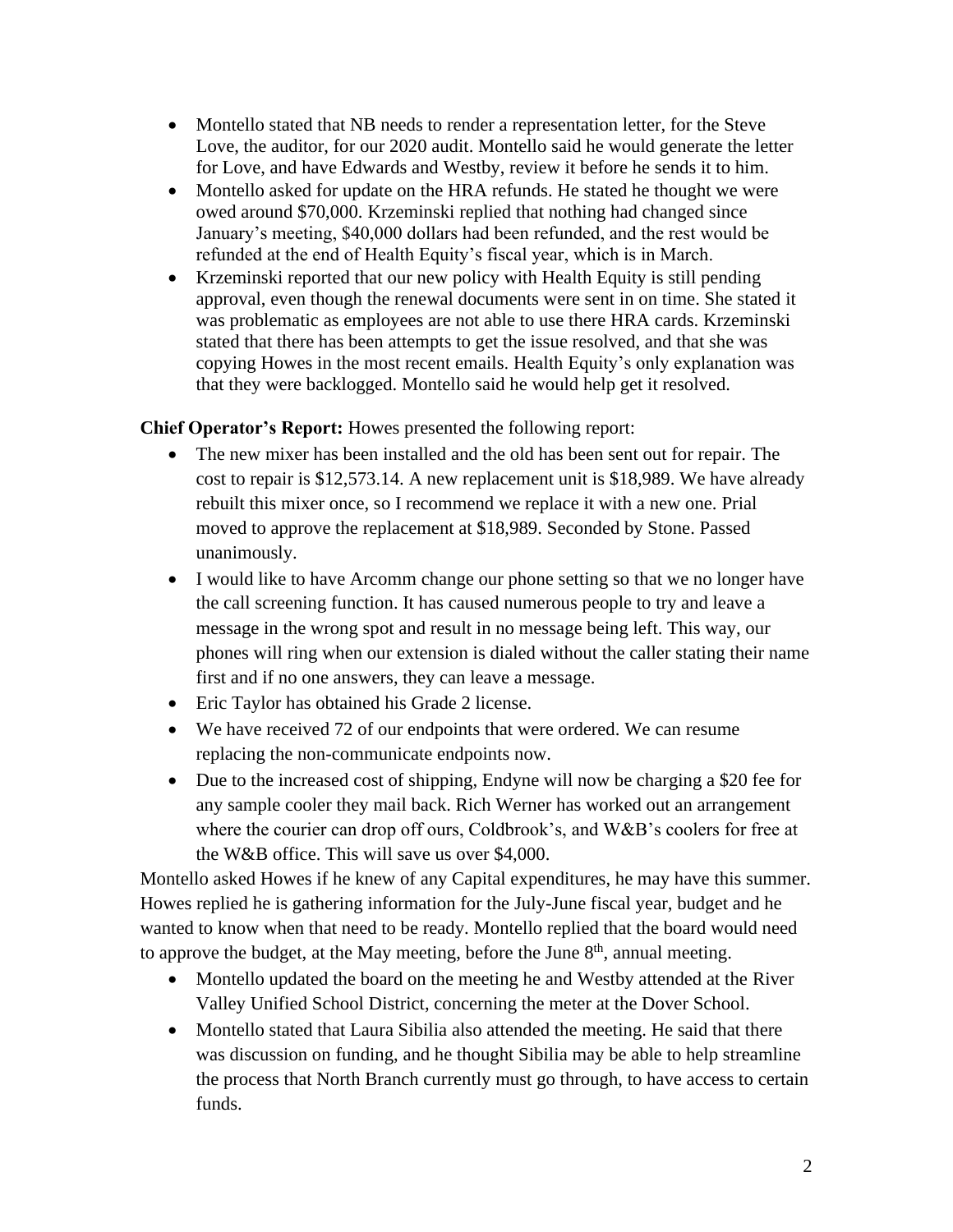- The board suggested to invite Sibilia to our next meeting.
- Montello stated that, at the meeting, Wardsboro School asked if they could hook up to North Branch, which brought up the discussion of North Branch being able to expand the customer base, which would bring down rates to all users, since NB currently has the capacity to serve Wardsboro, as well as additional users.
- Howes noted that Wardsboro is out of the Fire District, and we would need to confirm that we could include them or anyone else outside the Fire District.
- Montello also stated that Sibilia proposed that North Branch look into developing a public water system and having North Branch operate that water system.
- Prial suggested that we investigate that proposal if an infrastructure study was presented to us. The rest of the board agreed.

**Technology Update:** Prial noted that there will need to be some adjustments to our current billing system when North Branch's new rate structure goes into place. Noting that excess charges will have to be calculated and hand entered to QuickBooks as a charge, separate from the bill generated by Muni Smart.

- Prial stated he is still working with vendors and staff to update systems, which includes going to paperless billing.
- Prial noted that North Branch needed to set the excessive use charge and when it will be implemented. Montello noted that we cannot put the excessive use charge in place for the spring bill, as it would cover usage while the previous ordinance was in effect. He stated the new ordinance will not go into effect until March 15, 2022. Prial said he would continue to work on the process.
- Prial read a letter he generated to the editor of the Deerfield Valley News.

**Annual Meeting Date**: is set for June 8, 2022.

**Old Business:** Montello will continue to review, with staff, to clean up outdated contracts and old liabilities. He stated that contracts currently with North Branch will be handled as per the previous ordinance, not moving funds into operations, until the sites are connected. This procedure will change with new contracts once the new ordinance takes effect.

• Stone agreed to reach out to association management members and board members of those associations to see if they would be willing to and can share email addresses of North Branch's customers. Montello stated that this would help North Branch move towards a paperless billing system.

**New Business:** Westby shared his findings of the investigation of the Solar Project that he and Montello started, concerning North Branch's participation. Westby summarized that although, North Branch seems to get approximately a 10% savings on energy costs, there are some discrepancies in credits. Initial investigation show that we are not getting as much savings as we could, as we generate more credits than we can offset with usage due to monthly credits expiring after 12 months. More research is required to understand our allocation of generated power vs. the entire Town system.